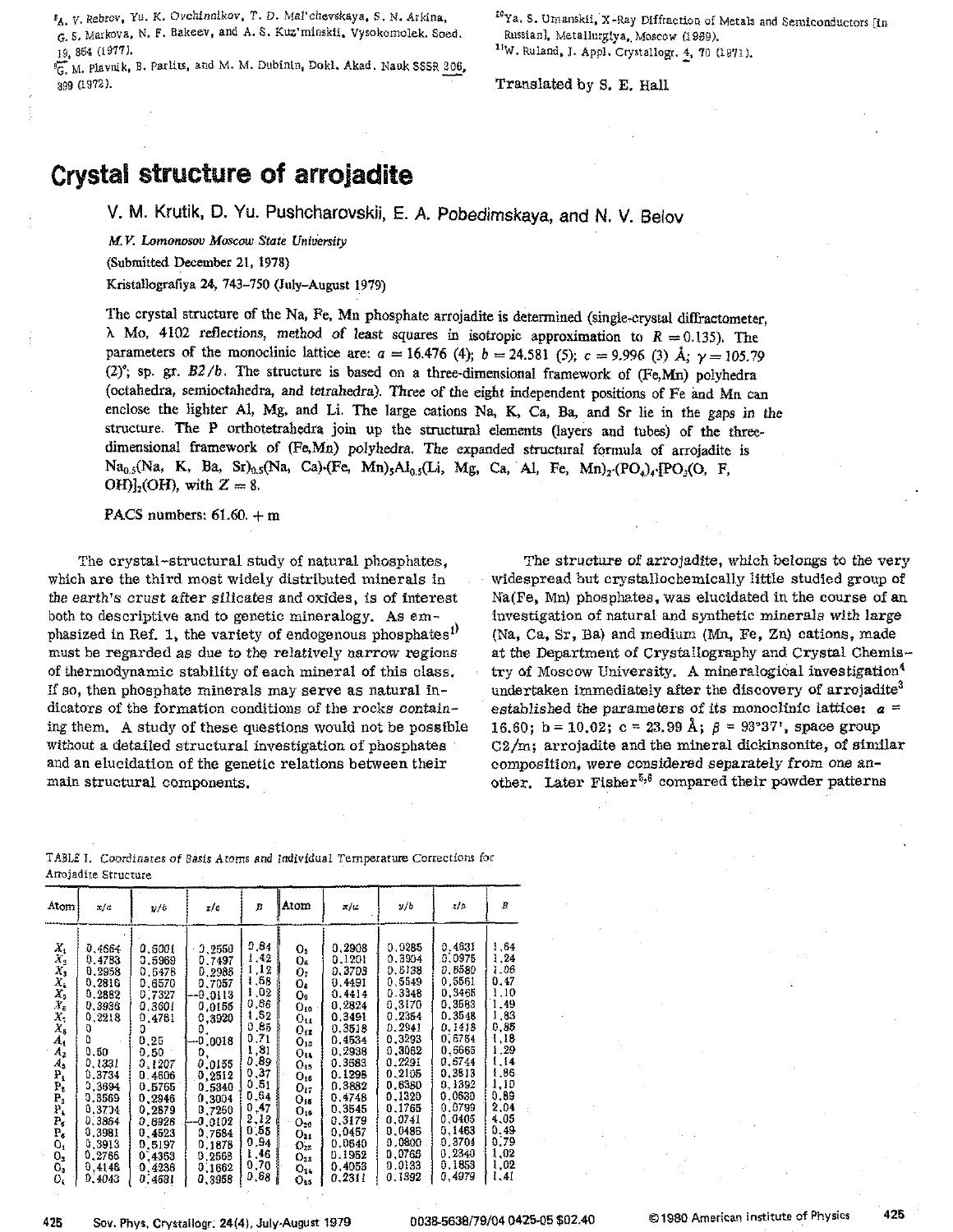|                                                                                             |                                                                               |                                                                                                                                               |                                                                               | TABLE II. Interatomic Distances (in angstroms) in the Arrojadite Structure                     |                                                                          |
|---------------------------------------------------------------------------------------------|-------------------------------------------------------------------------------|-----------------------------------------------------------------------------------------------------------------------------------------------|-------------------------------------------------------------------------------|------------------------------------------------------------------------------------------------|--------------------------------------------------------------------------|
|                                                                                             |                                                                               | X-polyhedra                                                                                                                                   |                                                                               |                                                                                                |                                                                          |
| $X_1 - O_{13}$<br>$-06$<br>$-O_{17}$<br>$-0i$<br>$-0_{25}$<br>$-0_{22}$<br>Mean             | 2,000<br>2.102<br>2.123<br>2.133<br>2.273<br>2,203<br>2,139                   | $\mathbb{Z}_2$ – $\mathrm{O}_9$<br>$-07$<br>-0,<br>$-0_{24}$<br>$-0s$<br>$-0_{10}$<br>меал                                                    | 2,073<br>2.127<br>2,143<br>2,180<br>2.184<br>2.071<br>2,130                   | $X_3 - O_{15}$<br>$-O_e$<br>$-02$<br>$-\mathbf{O}_{25}$<br>$-0_{17}$<br>$-0_{10}$<br>Меап      | 2.046<br>2.139<br>2.162<br>2.257<br>2.261<br>2,349<br>2.202              |
| $X_{1}-0_{11}$<br>$-O7$<br>$-0_{23}$<br>$-914$<br>-025<br>$-0_{19}$<br>Mean                 | 2,023<br>2.088<br>2.141<br>2.144<br>2,218<br>2.434<br>2.175                   | $X_5 - O_{12}$<br>$-0_{10}$<br>$-0_{16}$<br>–Օտ<br>$-0_{14}$<br>Mean                                                                          | 2,079<br>2.092<br>2,105<br>2,105<br>2,111<br>2,099                            | $X_3 - O_{12}$<br>– O22<br>$-0_{25}$<br>-03<br>–0 <sub>10</sub><br>$-0_{13}$<br>Mean           | 2,047<br>2.054<br>2,065<br>2.129<br>2.143<br>2.201<br>2,107              |
| $X_T$ - $O_{23}$<br>-02<br>-0,<br>-0.<br>Mean                                               | 1.977<br>2014<br>2,055<br>2.065<br>2,023                                      | $X_{\rm B}-O_{\rm S}$<br>–0s′<br>$-O_{\hat{h}}$<br>$-Ck$<br>$-0_{21}$<br>–Օցյ<br>Mean                                                         | 1,860<br>1,860<br>1,902<br>1.902<br>1,908<br>1,908<br>1,890                   |                                                                                                |                                                                          |
|                                                                                             |                                                                               | P-tetrahedra                                                                                                                                  |                                                                               |                                                                                                |                                                                          |
| $P_1 - O_2$<br>-0.<br>$-\mathbf{O}_3$<br>-0.<br>Mean                                        | 1.527<br>1,530<br>1,539<br>1,547<br>1.536                                     | $P_2 - O_5$<br>$-0s$<br>$-02$<br>–Ок<br>Mean                                                                                                  | 1.499<br>1,532<br>1.538<br>1,555<br>1,531                                     | $P_5 - O_9$<br>$-0_{10}$<br>$-0_{11}$<br>$-0_{12}$<br>Mean                                     | 1.545<br>1.577<br>1.542<br>1.546<br>1,551                                |
| $O_4 - O_2$<br>$-Q3$<br>$-0i$<br>$0_2 - 0_3$<br>$-0$<br>$0_{3}-0_{4}$                       | 2.516<br>2.504<br>2,544<br>2.543<br>2,456<br>2.479                            | $O_5 - O_6$<br>$-07$<br>-0.<br>$00-07$<br>–0.<br>$0,-0$                                                                                       | 2,518<br>2.468<br>2.517<br>2,562<br>2.509<br>2,411                            | $O_9 - O_{10}$<br>$-0_{11}$<br>$- O_{12}$<br>$O_{10} - O_{11}$<br>$-0_{12}$<br>$O_{11}-O_{12}$ | 2.533<br>2,521<br>2.541<br>2.523<br>2.546<br>2,546                       |
| $P_{4}-O_{15}$<br>-04<br>$-0_{15}$<br>$-0_{16}$<br>Меал                                     | 1,552<br>1,568<br>1.524<br>1,552<br>1.550                                     | $P_5 - O_{17}$<br>$-0_{18}$<br>$-0_{19}$<br>$-0_{20}$<br>Mean                                                                                 | 1.507<br>1.515<br>1,490<br>1.578<br>1.522                                     | $P_0 - O_{21}$<br>$-{\bf 0}_{22}$<br>$-Q_{23}$<br>$-O_{21}$<br>Меап                            | 1.532<br>1.529<br>1,506<br>1,553<br>1,530                                |
| $0_{13} - 0_{14}$<br>-0.s<br>$-0_{18}$<br>$O_{14} - O_{15}$<br>$-0_{16}$<br>$O_{43}-O_{16}$ | 2.535<br>2,481<br>2,518<br>2,524<br>2,579<br>2,542                            | $O_{17} - O_{18}$<br>-00<br>$-C_{20}$<br>$O_{18} - O_{18}$<br>$-0_{20}$<br>$O_{19} - O_{20}$                                                  | 2.479<br>2,519<br>2.469<br>2,493<br>2.604<br>2,480                            | $O_{21} - O_{22}$<br>–Օջ։<br>–0.,<br>$O_{22} - O_{23}$<br>$-0_{24}$<br>$O_{21} - O_{24}$       | 2,361<br>2,603<br>2.543<br>2,476<br>2.539<br>2.456                       |
| $A_1 - O_6$<br>–0√<br>$-0$<br>-0.<br>$-O6$<br>-0.,<br>-0,<br>$-02'$<br>Mean                 | 2.734<br>2.734<br>2.824<br>2.824<br>2.889<br>2.889<br>2.934<br>2,934<br>2.845 | $A_2 - Q_{18}$<br>$- O_{\mathfrak{z} \mathfrak{s}}$<br>$- O_{20}$<br>$- O_{20}$<br>$-C_{12}$<br>$- O_{12}$<br>$-0_{10}$<br>$- O_{10}$<br>Mean | 2,350<br>2.350<br>2.500<br>2,500<br>2,613<br>2.613<br>2.728<br>2,728<br>2.548 | $A_3 - O_2$<br>$-03$<br>$-05$<br>-0,<br>-013<br>$-0_{t}$<br>$\cdot$ O <sub>19</sub><br>Mean    | 2.457<br>2,425<br>2.644<br>2.454<br>2.349<br>2.323<br>2.773<br>$2,489$ . |

TABLE III. Calculation of Valence Balance in Arrojadite Structure\*

| Atom                                                                                                                                                                                                                                                                                                                                     | $X_{1}$                                            | $\mathcal{X}_2$                                    | х,                                                 | Χ,                                                 | $X_5$                                     | $\mathbf{z}_n$                                     | X <sub>z</sub>                   | $X_{\mathfrak{a}}$      | A <sub>1</sub>                   | $A_2$                            | A2                                                          | $P_1$                            | F <sub>2</sub>                   | P <sub>3</sub>                   | $P_{1}$                                           | $\mathbf{F}_\mathrm{s}$                       | P <sub>5</sub>                   | Σ                                                                                                                                                                                                                             | Δ                                                                                                                                                                                                                             |
|------------------------------------------------------------------------------------------------------------------------------------------------------------------------------------------------------------------------------------------------------------------------------------------------------------------------------------------|----------------------------------------------------|----------------------------------------------------|----------------------------------------------------|----------------------------------------------------|-------------------------------------------|----------------------------------------------------|----------------------------------|-------------------------|----------------------------------|----------------------------------|-------------------------------------------------------------|----------------------------------|----------------------------------|----------------------------------|---------------------------------------------------|-----------------------------------------------|----------------------------------|-------------------------------------------------------------------------------------------------------------------------------------------------------------------------------------------------------------------------------|-------------------------------------------------------------------------------------------------------------------------------------------------------------------------------------------------------------------------------|
| $O_1$<br>$\frac{O_2}{O_3}$<br>$O_5$<br>$\overline{O_6}$<br>O <sub>7</sub><br>O <sub>2</sub><br>O <sub>3</sub><br>$O_{10}$<br>$O_{11}$<br>$\overline{0}$ <sub>12</sub><br>$O_{13}$<br>$O_{14}$<br>$O_{15}$<br>$0_{11}$<br>$O_{12}$<br>$O_{13}$<br>$O_{42}$<br>O <sub>20</sub><br>$O_{21}$<br>$O_{22}$<br>$O_{25}$<br>$O_{24}$<br>$O_{25}$ | 0.330<br>0,355<br>0.456<br>0,338<br>0.240<br>0.281 | 0.321<br>0.333<br>0.292<br>0.379<br>0.381<br>0.295 | 0.355<br>0.374<br>0.234<br>0.467<br>0.284<br>0.286 | 0.390<br>0.450<br>0.341<br>0.181<br>0.344<br>0,288 | 0.394<br>0.419<br>0,388<br>0,394<br>0,406 | 0.313<br>0,381<br>0,303<br>0,265<br>0,374<br>0.365 | 0.466<br>0.515<br>0.454<br>0.565 | 0.484<br>0.541<br>0.476 | 0.116<br>0.127<br>0.120<br>0,138 | 0,104<br>0.146<br>0,151<br>0.129 | 0.244<br>0,249<br>0,150<br>0,181<br>0,219<br>0,250<br>0,162 | 1,229<br>1,191<br>1.299<br>1.281 | 1,442<br>1,238<br>1.205<br>1.115 | 1.290<br>1,118<br>1,308<br>1,284 | 1.232<br>1.147<br>1,400<br>1.221<br>$\sim$ $\sim$ | $\sim$ 10<br>1.325<br>1,277<br>1,435<br>0.964 | , 235<br>1,252<br>1,392<br>1.122 | 2.129<br>2.061<br>2.049<br>2,009<br>1,896<br>1,967<br>1,928<br>1,948<br>2,004<br>1,971<br>1.891<br>2,084<br>4,990<br>2.095<br>2.005<br>1,918<br>1,947<br>1,923<br>2,022<br>1,529<br>2,201<br>2,058<br>1,898<br>1,546<br>0,939 | 0.129<br>0.061<br>0.049<br>0,009<br>0.104<br>0.033<br>0,012<br>0.052<br>0,004<br>0,029<br>0,109<br>0,084<br>0.010<br>0.095<br>0,005<br>0.082<br>0.053<br>0.077<br>0,022<br>0.029<br>0,201<br>0,058<br>0,102<br>0.046<br>0.061 |

The data in Table III enable us to assume that the O<sub>20</sub> and O<sub>24</sub> positions are filled by O<sup>2-</sup>, F<sup>-</sup>, and (OH)<sup>-</sup> anions, but the O<sub>25</sub> positions by mono-valent F<sup>-</sup> and (OH)<sup>-</sup> only.

426 Sov. Phys. Crystallogr, 24(4), July-August 1979 426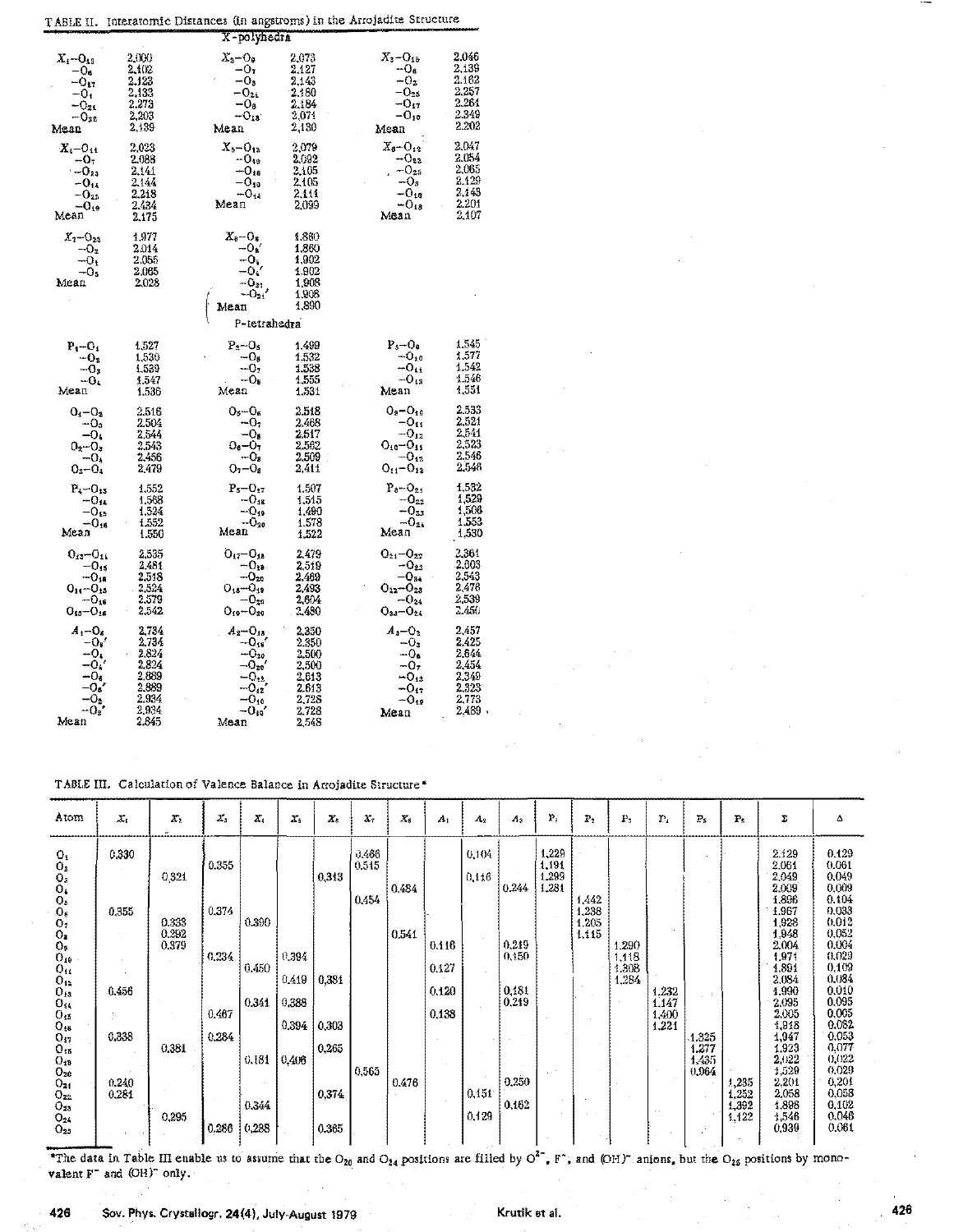and noticed that these minerals are very similar; he regarded them as the end members ("minaly") of the isomorphous series from Mn-containing dickinsonite to Fearrojadite. The refined unit-cell parameters of arrojadite<sup>7</sup> are  $\alpha = 24.78$ ; b = 10.05; c = 16.15 Å;  $\beta = 105^{\circ}41^{\circ}$ . space group  $C2/c$ ; they confirm its similarity to dickinsonite. $^{21}$  A detailed study of the chemical composition of arrojadite from a pegmatite vein at Sidi-Bu-Krish (Morocco)<sup>8</sup> revealed that this mineral can display cationic isomorphism over very wide limits; on this basis a new general formula was suggested:  $A_{4}X_{10}(PO_{4)8}(F, OH)$ , where  $X = Fe^{2+}$ , Mn, Al, Ca, Mg, Li, Zn, A = Na, K, Ba, Sr,  $Pb(Ca)$ , (Li). The unit cell contains six formula units of this composition..

On the basis of this information we undertook a structural investigation of an arrojadite specimen from the "Nickel Plate" formation (USA), obtained from the collection of the Museum of the Institute of Geological Scienoe of the Academy of Sciences of the Ukrainian SSR.

The x-ray data consisted of 4102 nonzero reflections from 22 layer lines  $(0k1-21k)$ , registered on a Syntex Pl automatic diffractometer by the  $(2\theta: \theta)$  method with variable scanning rate of 6-24" per minute (Mo radiation, graphite monochromator). The parameters of the monoclinic unit cell of arrojadite, refined on the same diffractometer, in a setting suitable for machine calculations, agreed with the data in Ref. 7:  $\alpha = 16.476(4)$ , b = 24.581(5), c = 9.996(3) Å,  $\gamma$  = 105.79(2)<sup>o</sup>. The systematic extinctions in the three-dimensional set of reflections with  $h + l = 2n + 1$  and  $k = 2n + 1$  (h = 2n + 1) for the hk0 reflections confirmed the Fedorov group to be  $B2/b$  $(C2/c)$  in the previous setting of the crystal axes<sup>7</sup>). By means of a Patterson synthesis we located the heavier X and A atoms in the general formula of arrojadite. The motif of these atoms is preserved with two types of arrangement in the unit cell differing by 0.25 times the b translation. The lower R index (0.32) and the better temperature corrections of the located atoms made it better to use a version with the  $X_8$  cations at the origin. A cycle of successive approximations (with the usual and zero Fourier syntheses) located the light atoms. The final coordinates of the basis atoms, listed in Table I, were obtained hy refining the structure in the isotropic approximation to  $R = 0.135$ . It is hoped that refinement in the anisotropic approximation will be completed shortly. The interatomic distances in the cation polyhedra (Table II) were used to calculate the local valence balance on the anions (Table TIn, following Ref. 9, and pointed to the probable positions of the univalent  $F^-$  and  $(OH)^-$  ions. The balance quality criterion was about 0.033.

|                                     |  | TABLE IV. Motifs from Cation Coordination (Fe, Mn) Polyhedra |  |  |
|-------------------------------------|--|--------------------------------------------------------------|--|--|
| in Structures of Phosphate Minerals |  |                                                              |  |  |

| Isolated                                           | One-dimen-<br>sional (columns sional (sheets)<br>and bands)                                         | Two-dimen-                                                                                | Three-dimen-<br>sional (frame-<br>works)                               |
|----------------------------------------------------|-----------------------------------------------------------------------------------------------------|-------------------------------------------------------------------------------------------|------------------------------------------------------------------------|
| Vivianite<br>Strengite<br>Leucophosphite Ludlamite | Strunzite<br>Lauelte<br>Barbosalite<br>Scorzalite<br>Jansite<br>Alluandite<br>Wilutte<br>Stewartite | Eosphorite<br>Rockbridgeite<br>Beraunite<br>Duirenite<br>Kryzhanovskite<br>Phosphoferrite | Triphylite<br>Sarcopside<br>Natrophilite<br>Whitemoreite<br>Arrojadite |

In a number of surveys of the crystal chemistry of phosphates, it is emphasized that the structures of all presently known natural compounds contain only isolated  $[PO_4]$  tetrahedra.<sup>3</sup>) Therefore, in contrast with the silicates, the classification of the phosphate minerals is based on the type of linkage of the cation polyhedra,  $11-13$ which playa leading part in the crystal structure.

In a description of the crystal structures of the main Fe and Fe, Mn phosphate minerals, Kabalov<sup>14</sup> showed that the Fe polyhedra (usually octahedra) can exist either in isolation or grouped into columns, hands, Sheets, and three-dimensional frameworks (Table IV). Moore<sup>15</sup> has made an important contribution to the structural mineralogy of phosphates, which is not only of independent value, but is broadening *our* ideas on the Widespread group of tetrahedral structures of transition metal compounds.

In arrojadite the X-polyhedra have different shapes (the  $X_{1-4,6,8}$ -octahedra,  $X_{5}$  semioctahedra, and  $X_{7}$ -tetrahedra), and this must be regarded as a consequence of the above-mentioned cation isomorphism. The X~polyhedra, whioh are interlinked, form an openwork threedimensional framework (Fig. 1) in which the predominant structural elements are tuhes extending along the dyad axes [001], made up of three-tiered rings of  $X_{1-7}$  polyhedra. These hollow rods, which are linked via  $X_{g}$ -octahedra (each octahedron has COmmon vertices with four rings helonging to two neighboring tubes), form wavy porous sheets parallel to  $(100)$  and joined along  $[100]$  via a common vertex  $O_{25}$  = (OH). In the outer layers of the rings (with the central cations at the levels  $z \approx 0.25$  and  $z \approx -0.25$ , gathered into the tubes, are links consisting of three and two x-polyhedra. In the links of three polyhedra the  $X_1$  and  $X_3$  octahedra are linked via a common edge, while the  $X<sub>7</sub>$ -tetrahedron, which has one common vertex with each of the polyhedra, closes them into a botryoidal group. In another outer layer there are  $X_2$ and  $X_4$ -octahedra linked via vertices. The two outer



FIG. 1. Framework structure of X-polyhedra in *xy* \_projection *in* Structure of artojadite. Dotted shading rnarks octahedra of upper layer of three~tier rings gathered into tubes. Dashed-line shading marks  $X_5$ -semioctahedra and  $X_6$ -octahedra of central layer. linked in pairs via edges; solid-line shading marks octahedra of bottom layers. Unshaded Al-octahedron  $(x_8$ position)at center of projection links tubes along y axis. Outer layers of three-tier rings are supplemented by  $X_7$ -terrahedra. marked by radial shading. On dyad axes are  $A_1$  atoms (Na, K. Ba. and Sr cations). shaded and dashed (hidden) circles are  $A_2$  (Na) and  $A_3$  (Na + Ca) carions.

427 Sov. Phys. Crystallogr. 24(4), July-August 1979 Krutik et al. And Krutik et al.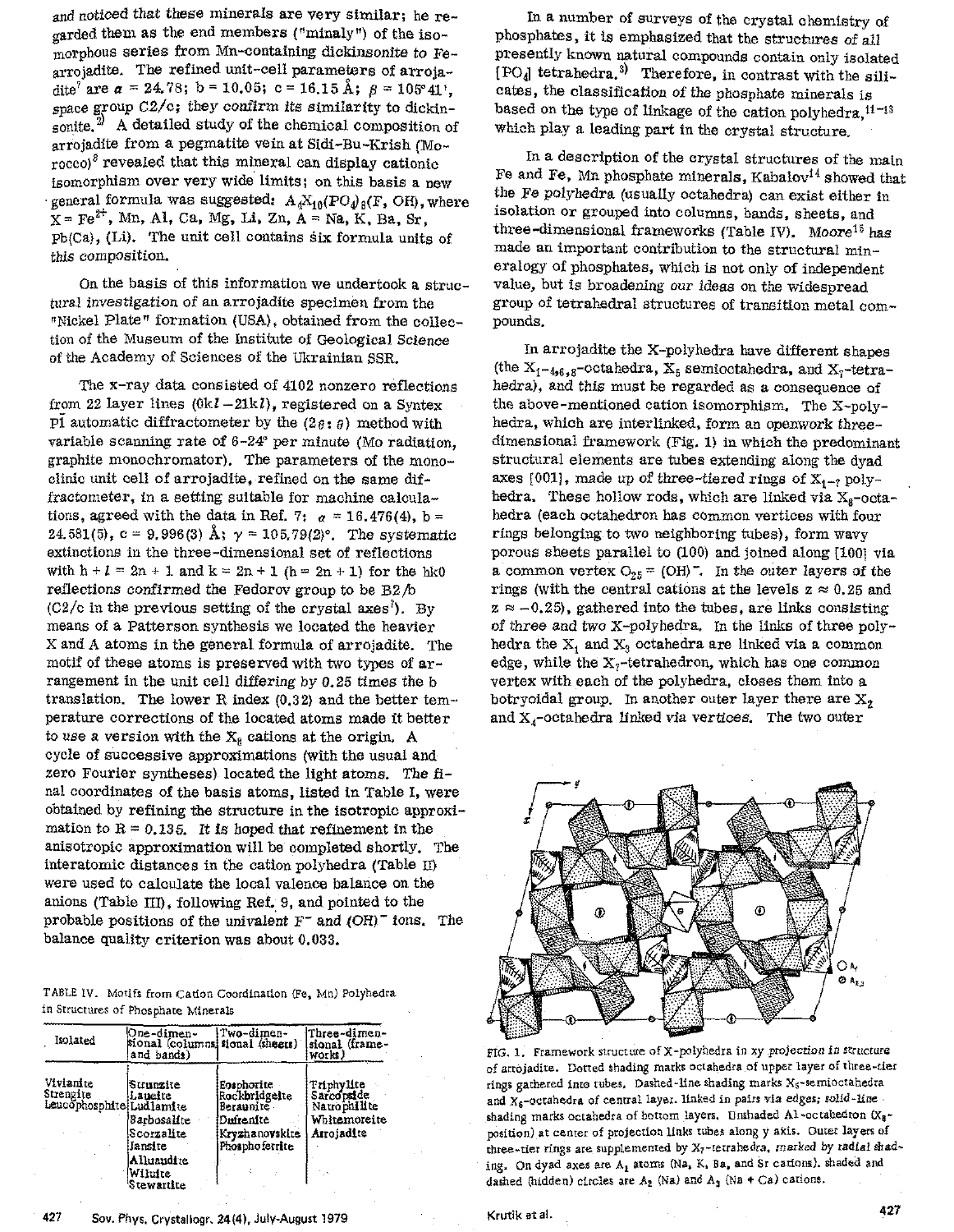

FIG. 2. P-orthoretrahedra in structure of arrojadite (xy projection). Black dots are Al cations  $(X_n)$  positions), arbitrarily displaced from their positions at the inversion centers. At 0.5 of the c-uanslation from the Al cations there are Na cations  $(A_2 \text{ positions})$ . Bonds of A cations with O vertices of P tetrahedra are shown.

layers are fastened together by binuclear complexes of  $X<sub>5</sub>$ -semioctahedra and  $X<sub>6</sub>$ -octahedra, paired via an edge, with central cations lying near the square bases at the level  $z \approx 0$ . The rings translationally repeating along the **z** axis touch one another at a single point, the  $O_{25}$  vertex, which belongs simultaneously to the  $X_3$  and  $X_4$  octahedra, and they are thus condensed into tuhes.

Refinement of the multiplicities of the cation positions X and A and analysis of the interatomic distances in their polyhedra supports our hypothesis concerning the arrangement of cations in the structure of arrojadite. The positions  $X_{1-\frac{5}{2}}$  apparently all correspond to Fe and Mn atoms. Considering that in all previously solved phosphates the Fe atoms lie in octahedra, it is natural to suppose that the positions  $X_{1-4}$  are occupied mainly by Fe, and the positions  $X_5$ , with fivefold coordination, by Mn atoms. In the remaining three positions X there are probably the ligbter atoms AI, Mg, Li, and Ca, of which the total number in the cell, according to Huvelin et al., $^8$ is about 10. The short distances in the  $X_8$  octahedra (av. 1.890 A) show that Al atoms predominate in these. In the  $X_6$  octahedra and  $X_7$  tetrahedra there may be a statistical alternation of light atoms with Fe, Mn, and Zn atoms (in approximately the ratio 3: 5). On these assumptions we get good agreement with the chemical analysis data: the total numher of Fe and Mn atoms in the unit cell is about 50, and the total number of all atoms is  $X \approx 60$ .

Binuclear complexes of polyhedra paired via edges (like the  $X_{5-6}$  polyhedra in arrojadite) are characteristic of Mn<sup>2+</sup> cations. Paired semioctahedra have already been found in  $K_2Mn_2Zn_4Si_4O_{15}$  (Ref. 16), and trigonal bipyramids with central  $Mn^{2+}$  ions, linked via edges, are present in the structure of  $\text{Na}_2\text{Mn}_2\text{Si}_2\text{O}_7$  (Ref. 17). One may note that in the Mn polyhedra paired via edges the distance hetween the central cations is shortened: In  $\text{Na}_2\text{Mn}_2\text{Si}_2\text{O}_7$  the Mn-Mn distance is about 3.5 Å, while in  $\mathrm{K}_2\mathrm{Mn}_2\mathrm{Zn}_4\mathrm{Si}_4\mathrm{O}_{15}$  the Mn-Mn distance is about 3.0 Å, and in arrojadite  $X_5-X_6 \approx$  $3.2 \text{ Å}.$ 

The large A cations occupy three positions in the structure. In one of these  $(A_1)$  the (Na + K) and (Ba + Sr + Pb) atoms are statistically distributed in the ratio 1 : 1.

These cations link rings of  $X_{1-7}$  polyhedra along the z axis and are arranged within the hollow channels on the dyad axes. The coordination polyhedron of the  $A_i$  cations is axes. The coordination polyneuron of the  $A_1$  cations is<br>formed by eight O atoms at the vertices of a slightly  $de$ formed cube (Fig. 2). The  $A_2$  cations, which are mainly Na atoms, occupy positions at the inversion centers, alternating along the z axes with the  $X_8$  octahedra. Their polyhedra are also deformed cubes, joining sets of four rings of X polyhedra within a sheet. In the gaps in the threedimensional framework of X polyhedra there are  $A_3$  (Na + Ca) cations which fix the tube walls along  $[100]$ . The polyhedra of these atoms are formed by seven 0 atoms at the vertices of a single-capped pseudotrigonal prism.

In arrojadite the subordinate architectural role of the P-tetrahedra is clearly manifested. They are all isolated and tetradentate (each O vertex is common to at least one X polyhedron). The main function of the five P tetrahedra ( $P_{1-4,8}$ ) is to fix the bonds in the direction of the  $a$  axis between adjacent sheets (cores) of X and  $A_{i-2}$ polyhedra, distinguishable in the three-dimensional framework. We can assume that the P tetrahedra form torn "chain mall" simllar to the "crumbled" 8i chain mail in a number of silicate structures. A less important role belongs to the  $P_5$  tetrahedron, which takes part in the fixation of the upper and lower layers within the rings of  $X_{1-7}$  polyhedra.

The distances in the P tetrahedra are close to the usual values. The high value of  $B_i$  for the  $P_5$  atom may be evidence of some deficit of P atoms at these sites. The valence balance of the anions enables us to consider two positions of oxygen atoms (O<sub>20</sub> and O<sub>24</sub>) in P<sub>5</sub> and P<sub>6</sub> tetrahedra as probable for the statistical arrangement of  $O^{2-}$ , F, and (OH)<sup>-</sup> anions, especially as the P-O distances are the greatest in the corresponding tetrahedra, and, as observed in many structures,<sup>18</sup> the P-(OH) or P-F distances are usually greater than P-O. One of these positions  $(O_{20})$  corresponds to a vertex which links the  $P_5$  and  $X_7$  tetrahedra and is characterized by a certain instability (comparatively high value of the thermal correction for  $O_{20}$ ).

In comparison with the published chemical analysis results the contents of the unit cell display a deficit of Na atoms, but a difference synthesis at the concluding stage of the interpretation revealed·no appreciable maxima. The formula of arrojadite based on structural data can be written as

 $Na_{0.5}(Na, K, Ba, Sr)_{0.5}(Na, Ga)$ '(Fe, Mn) $_6Al_{0.5}(Li, Mg, Ca, Al,$ 

Fe, Mn)<sub>2</sub>[PO<sub>s</sub>]<sub>4</sub>[PO<sub>s</sub>(O, F, OH)]<sub>2</sub>· (OH)<sup>4)</sup>

with  $Z = 8$ .

Fuchs<sup>2</sup> observed that arrojadite and panetite<sup>5)</sup> have simllar composition and similar unit-cell parameters. According to Fuchs, $^2$  both minerals have defect structures which can be written in the form  $A_{m}B_{n}(PO_{4})_{48}$ . The unitcell contents of both minerals have variable amounts of cations A and B, the total positive charge on these being 144 approximately. In the light of this analogy, the ststistical distribution of the cations over the X and A positions in the structure of arrojadite hecomes perfectly normal.